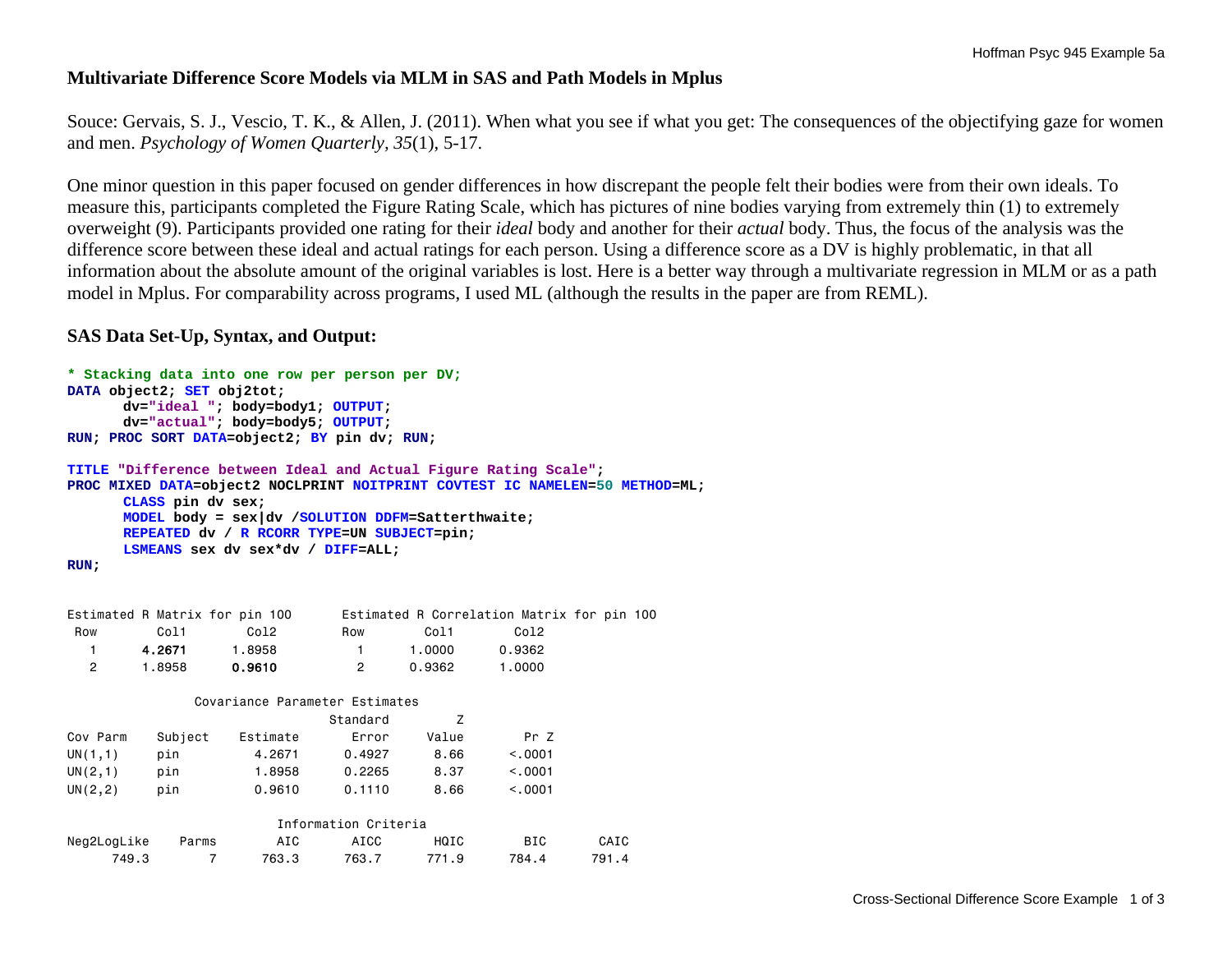### Type 3 Tests of Fixed Effects

|        | Num | Den |         |         |                                                                                   |
|--------|-----|-----|---------|---------|-----------------------------------------------------------------------------------|
| Effect | DF  | DF  | F Value | Pr > F  |                                                                                   |
| sex    |     | 148 |         |         | 0.14 0.7124 No MARGINAL effect of sex (don't know what it means anyway)           |
| dv     |     | 148 |         |         | 16.27 < .0001 MARGINAL effect of body discrepancy (i.e., for non-gendered person) |
| dv*sex |     | 148 | 17.27   | < 0.001 | Interaction                                                                       |

|           |        |             | Solution for Fixed Effects |              |                |         |                                                                |
|-----------|--------|-------------|----------------------------|--------------|----------------|---------|----------------------------------------------------------------|
|           |        |             |                            | Standard     |                |         |                                                                |
| Effect    | dv     | sex         | Estimate                   | Error        | DF             | t Value | Pr >  t                                                        |
| Intercept |        |             | 4,1687                     | 0.1076       | 150            | 38.74   | <.0001 Mean ideal body rating for men                          |
| sex       |        |             | $-0.3179$                  | 0.1610       | 150            | $-1.97$ | 0.0501 How much lighter women think they should be than men    |
| sex       |        | m           | 0                          | $\mathbf{r}$ | $\mathbf{r}$   | . .     | . .                                                            |
| dv        | actual |             | $-0.01205$                 | 0.1316       | 150            | $-0.09$ | 0.9272 How much lighter men actually are than their ideal      |
| dv        | ideal  |             | 0                          |              | $\blacksquare$ | $\sim$  | . .                                                            |
| dv*sex    | actual |             | 0.8180                     | 0.1968       | 150            | 4.16    | <.0001 Difference between ideal and actual is bigger for women |
| dv*sex    | actual | m           | 0                          |              | $\blacksquare$ |         |                                                                |
| dv*sex    | ideal  | $\mathbf f$ | 0                          |              | $\mathbf{r}$   |         |                                                                |
| dv*sex    | ideal  | m           | 0                          |              | $\blacksquare$ |         |                                                                |

## Least Squares Means

|           |        |     |          | Standard |     |         |         |
|-----------|--------|-----|----------|----------|-----|---------|---------|
| Effect    | dv     | sex | Estimate | Error    | DF  | t Value | Pr >  t |
| sex       |        | f   | 4.2537   | 0.1847   | 148 | 23,03   | < 0.001 |
| sex       |        | m   | 4.1627   | 0.1659   | 148 | 25,09   | < 0.001 |
| dv        | actual |     | 4.4067   | 0.1708   | 148 | 25.80   | < 0.001 |
| dv        | ideal  |     | 4.0097   | 0.08104  | 148 | 49.48   | < 0.001 |
| dv*sex    | actual | f   | 4.6567   | 0.2541   | 148 | 18.33   | < 0.001 |
|           |        |     |          |          |     |         |         |
| dv*sex    | actual | m   | 4.1566   | 0.2283   | 148 | 18,21   | < 0.001 |
| $dv*$ sex | ideal  | f   | 3.8507   | 0.1206   | 148 | 31.94   | < 0.001 |
| $dv$ *sex | ideal  | m   | 4.1687   | 0.1083   | 148 | 38,48   | < 0.001 |

|        | <b>Female</b> | <b>Male</b> | <b>Non-Gender</b> |
|--------|---------------|-------------|-------------------|
| Ideal  | 3.85          | 4.17        | 4.01              |
| Actual | 4.66          | 4.16        | 4.41              |
| ??     | 4.25          | 4.16        |                   |

#### Differences of Least Squares Means

|        |        |     |        |     |            | Standard |     |         |                                                            |
|--------|--------|-----|--------|-----|------------|----------|-----|---------|------------------------------------------------------------|
| Effect | dv     | sex | dv     | sex | Estimate   | Error    | DF. |         | Value Pr >  t                                              |
| sex    |        |     |        | m   | 0.09108    | 0.2483   | 148 | 0.37    | $0.7143$ ??                                                |
| dv     | actual |     | ideal  |     | 0.3970     | 0.09908  | 148 | 4.01    | <.0001 How much higher actual is from ideal for non-gender |
| dv*sex | actual | f   | actual | m   | 0.5001     | 0.3415   | 148 | 1.46    | 0.1453 Men actual is not heavier than women actual         |
| dv*sex | actual |     | ideal  |     | 0.8060     | 0.1474   | 148 | 5.47    | <.0001 Women think they are heavier than their ideal       |
| dv*sex | actual |     | ideal  | m   | 0.4880     | 0.2762   | 153 | 1.77    | $0.0792$ ??                                                |
| dv*sex | actual | m   | ideal  |     | 0.3059     | 0.2582   | 155 | 1.18    | $0.2379$ ??                                                |
| dv*sex | actual | m   | ideal  | m   | $-0.01205$ | 0.1324   | 148 | $-0.09$ | 0.9276 Men don't think they are different than ideal       |
| dv*sex | ideal  | f   | ideal  | m   | -0.3179    | 0.1621   | 148 | $-1.9$  | 0.0517 Women think their ideal is skinnier than men do     |